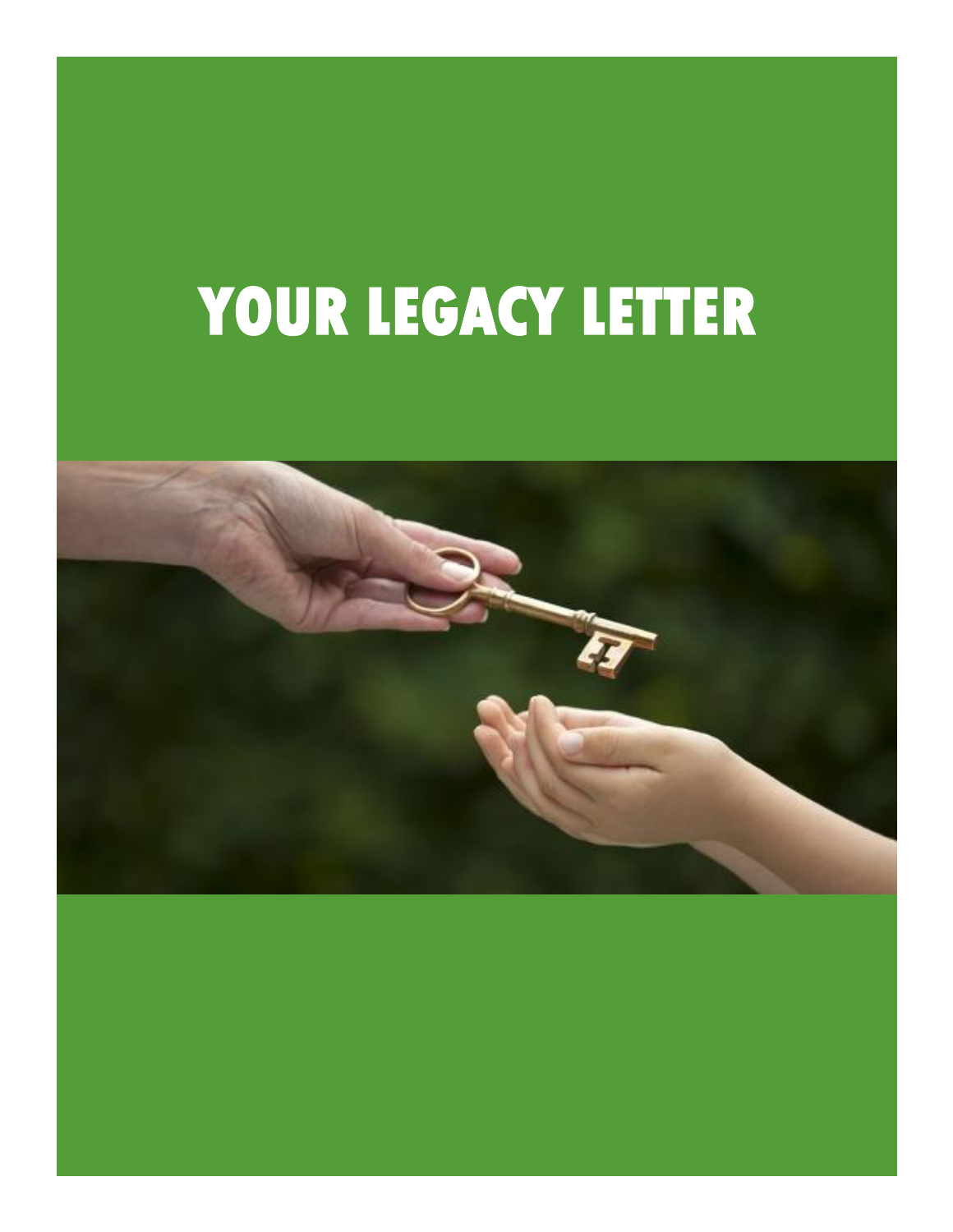# Your Legacy Letter

## Passing on the Important things… Your experiences, values and wisdom

What's your Legacy? Is it the money you pass along from your IRA? Is it the home or material goods your kids inherit? Those "things" are NOT you.

You are the accumulation of your experiences… both good and bad. It's those experiences that created the person you are. Your values. Your wisdom. Your humor and your passion. These are the things that can live on long after you are gone. It's these things that your children and grandchildren will remember… not the money they inherited.

Your money is only a small part of your legacy. After the money is spent (and too often, as soon as it is received) your legacy is forgotten.

So, how do you pass along the "real" you? Many people are now using what is called a Legacy Letter. It is not a legal document but instead a document of the heart. It could be as short as a one-page letter, to as big as a book. There are no hard and fast rules about what goes into the Legacy Letter… it is as varied as people and their experiences are varied.

The idea behind the Legacy Letter is simple… let the people in your life (and future generations that aren't even born yet) know what is important to you and the life you live. Legacy Letters have been around for hundreds of years, but only recently have become popular again.

More and more people believe that the will or trust is a cold, hard document. Those legal documents lack the love and warmth that people should feel at a loved one's passing. And those feelings should continue years into the future. How many people pull out a will or a trust a year or a decade after the passing of a loved one to feel closer to them? Legacy Letters can actually be passed on for generations.

So how can you pass along your heart and soul to your current and future generations?

# 7 Simple Steps to Writing a Legacy Letter

# **O** NO NEED TO HURRY

This letter is the accumulation of your life so far… you aren't done yet! So, it's not something you need to finish right now. Jot down some notes and ideas, then set it aside to stew. Then, jot down some more ideas.

Collect some pictures and news articles. Think about music and what that has meant to you. Any hard earned secrets of your hobbies that you want to pass along? What about your spirituality? Did anything happen in life to strengthen it?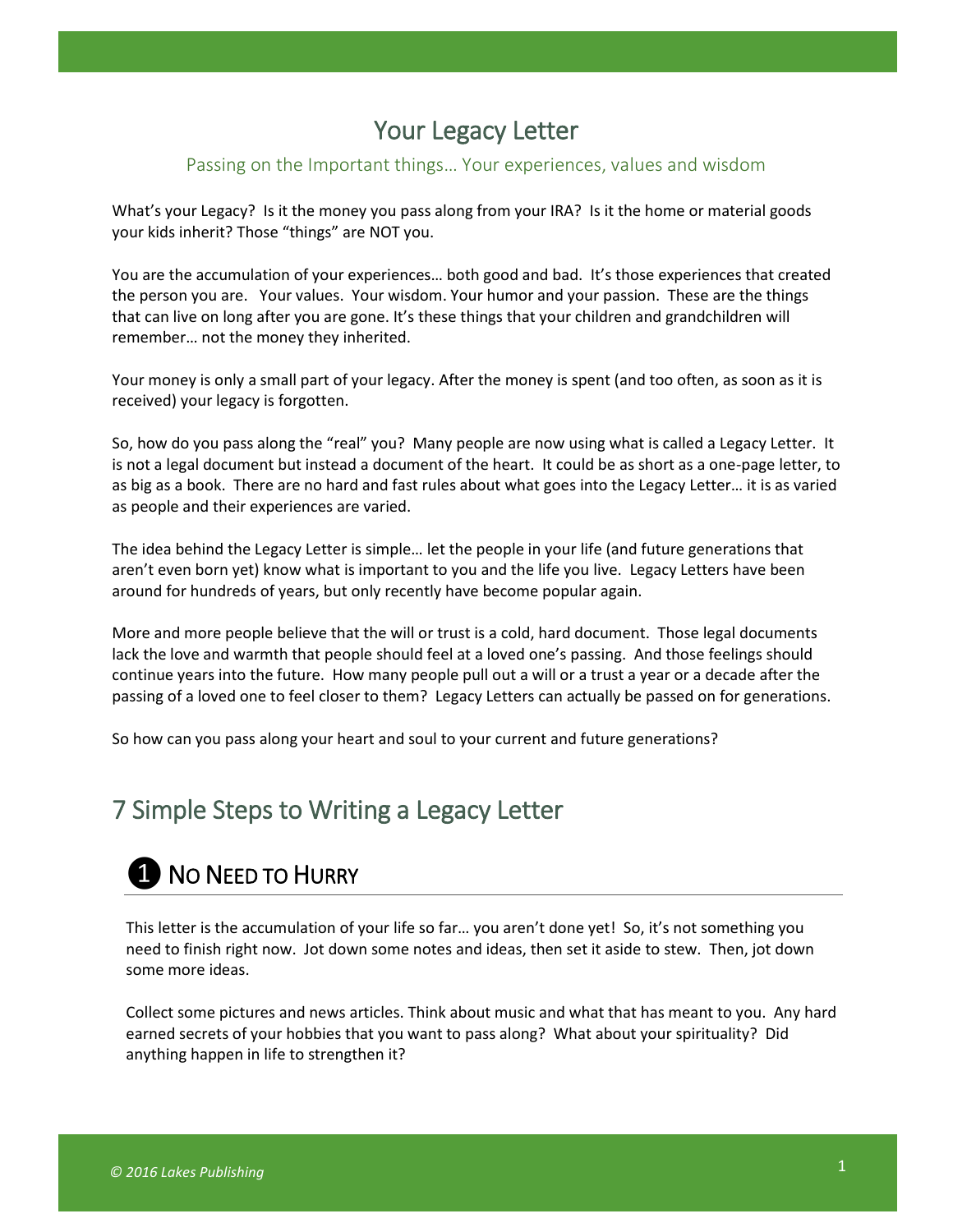Here is a list of some of the things you could start thinking about and gathering:

# My Favorites

| <b>Places I visited</b>                     |
|---------------------------------------------|
| <b>Artist</b>                               |
| <b>Books</b>                                |
| Do I still have any of them?<br>٠           |
| Did I write in any of them?<br>٠            |
| <b>Movies</b>                               |
| <b>Foods</b>                                |
| <b>Sports and Teams</b>                     |
| <b>Hobbies</b>                              |
| Phrases most people would identify me with? |

# My Family

| Most important thing I learned from my parents                                                       |
|------------------------------------------------------------------------------------------------------|
| Most Important thing I learned from my grandparents                                                  |
| Most important thing I learned from being a husband/wife                                             |
| Traditions growing up (Holiday, birthday, 4 <sup>th</sup> of July, Summer, dinner, games, whatever!) |
| Favorite story about my mother                                                                       |
| Favorite story about my father                                                                       |
| Funniest thing that happened to me growing up                                                        |
| Saddest thing that happened to me growing up                                                         |
| The moment I knew I had grown up                                                                     |
| What I wish the youth of today could experience that I experienced                                   |

# My Professional Life

**Best job I ever had… because**

**Worst job I ever had… because**

**Why I became a (occupation)**

**If I had to do it over again, I would have become**

# My Experiences

| <b>Best Memories</b>                                      |
|-----------------------------------------------------------|
| <b>Saddest Memories</b>                                   |
| Historical events that had the greatest impact on my life |
| I am most proud of                                        |
| I am most grateful for                                    |
| Happiest moment(s) of my life                             |
| The people who influenced my life the most and why        |
| One thing I regret                                        |
| Hardest decision I ever made                              |
| Most difficult time in my life and how I got through it   |
| Thing in my life I would like to ask forgiveness from     |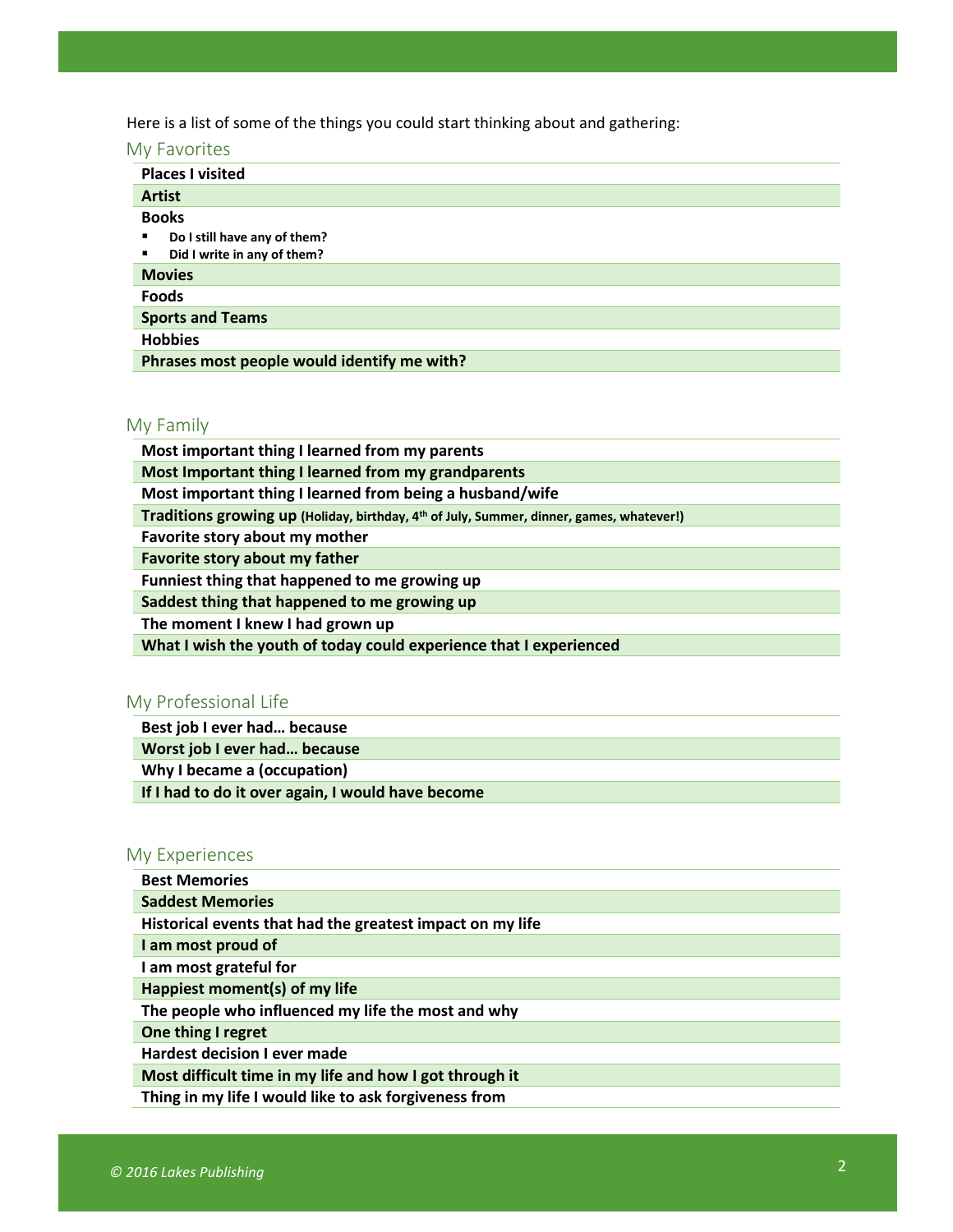## My Spirituality

| One belief I live by                                 |
|------------------------------------------------------|
| Thoughts on religion and faith                       |
| I believe that God                                   |
| Charities that have always been important to me      |
| Success to me means                                  |
| My Hopes for the Future                              |
| Values I hope to pass onto my friends and family     |
| Wishes for my wife/husband                           |
| Wishes for my children                               |
| Wishes for my grandchildren                          |
| A mistake I made in life that I hope you can avoid   |
| One thing I did in my life that I hope you get to do |
| If and when you hit hard times, always remember      |

You get the idea. Start collecting all sorts of information as it comes to you. Put it in one place so that when you are ready, you can dive in and create your first edition. Just remember, Legacy Letters can be updated the rest of your life, if you like.

# 2 INTRODUCTION

Talk about why you are writing the Legacy Letter. What do you want the reader to pull from it? Who do you hope reads it? Then, give them an overview of what is contained in your letter.

# **B** YOUR HISTORY

Tell your story. Where were you born? What was growing up like? Do you have pictures to share?

Here's some starting points:

# Schooling

| Where did I go to school?                      |
|------------------------------------------------|
| Do I have pictures?                            |
| What was school like?                          |
| Did I have homework?                           |
| Did I date?                                    |
| What kind of dates did I go on?                |
| What did my friends and I do for fun?          |
| Did I play athletics?                          |
| What was my best sports or activity memory?    |
| Are any of my school buddies still in my life? |
| Did anyone from my school become famous?       |
| My favorite bands when I was young             |
| <b>Concerts I attended</b>                     |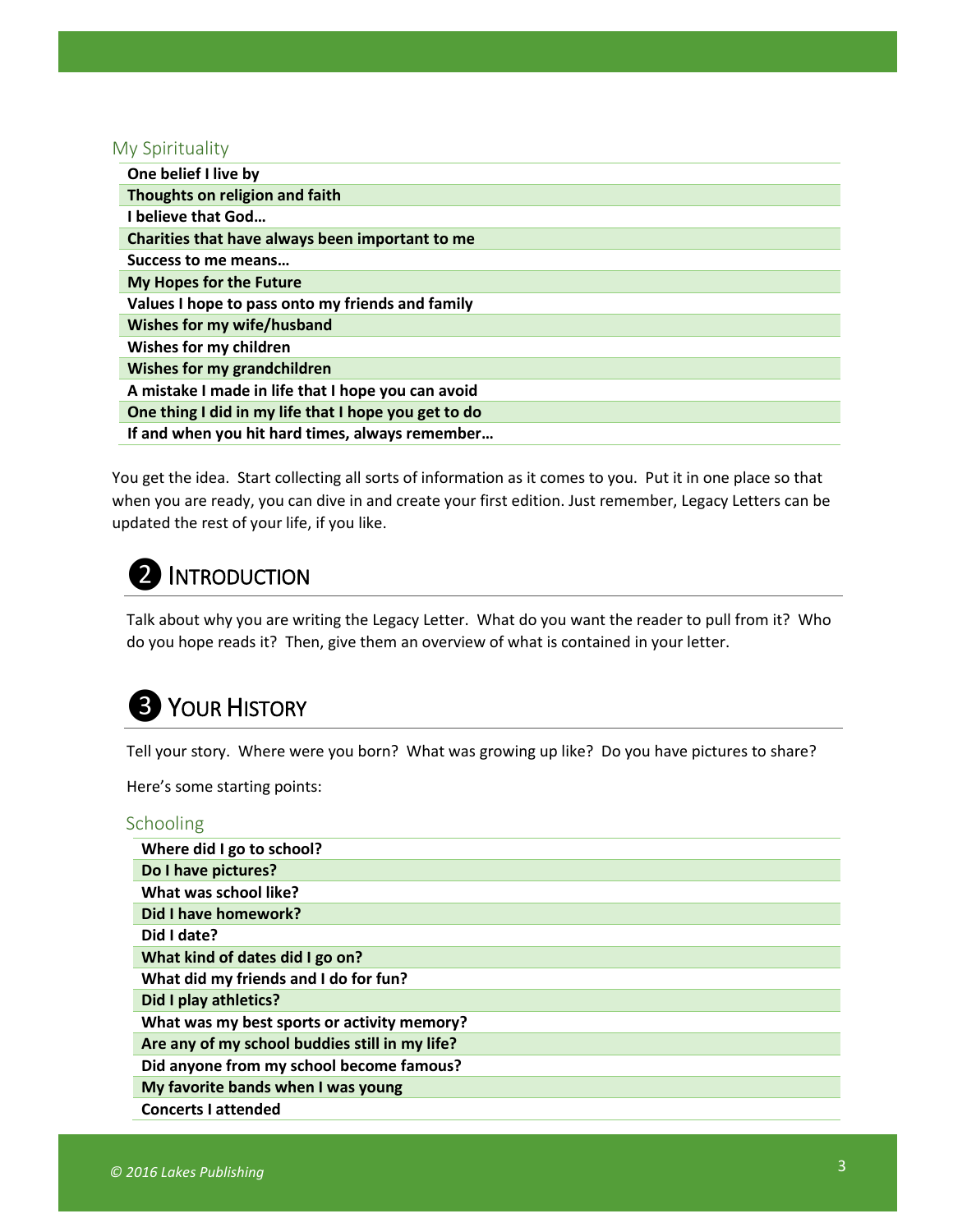#### Marriage

| What was it like before I got married? |
|----------------------------------------|
| When and where was I married?          |
| Where did I go on my honeymoon?        |
| What was my first home like?           |
| My first car                           |
| What I did for fun                     |
|                                        |

## Parenting

**What was it like to become a parent?**

**Was I in the delivery room?**

**How I reacted to each birth**

**How was each child different?**

**What was your favorite thing to do with your wife... your children… your family… your buddies**

# Work Life

| My work history                                         |
|---------------------------------------------------------|
| What I learned                                          |
| What I would change                                     |
| My best experience                                      |
| My worst experience                                     |
| If I could do it all over again, what job would I have? |
| Accomplishments I am most proud of                      |
| Things I would like to take back                        |

Just tell your story… and remember, you story isn't close to being done, so feel free to add and edit it at will.

# **4** LIFE'S LESSONS

#### Experiences

| What shaped my life?                                                        |
|-----------------------------------------------------------------------------|
| Experiences I had that pushed me one direction or another                   |
| What experiences do I wish I had acted differently what I learned from them |
| People in my life that taught me lessons                                    |
| Lessons they taught me                                                      |
| One thing I taught someone else, that I am most proud of                    |
| How I was different in my youth, young childhood and as an adult why        |
| One lesson I hope others would take from my life                            |

Nobody is perfect. Everybody has made mistakes. It's how we deal with them that matters.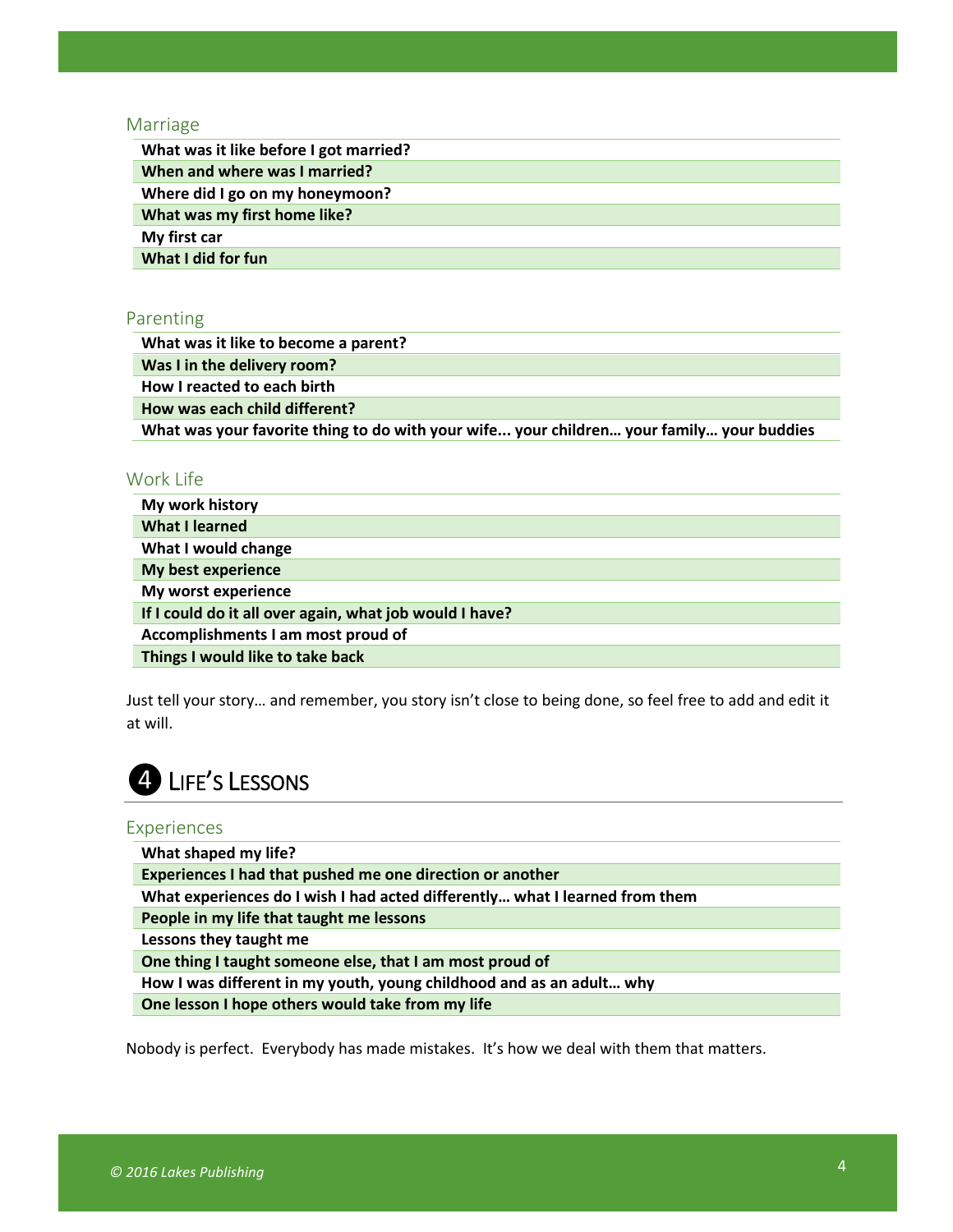## **Difficulties**

| Mistake I made that others could learn from                 |
|-------------------------------------------------------------|
| How I dealt with loss or failure                            |
| Difficulties I had to overcome                              |
| How I overcame them                                         |
| How I show compassion, patience, or understanding to others |
| How I feel about the people around me                       |
| What I find that is good in people                          |
| What I feel society could do better                         |
| Regrets in my relationships                                 |
| I am most grateful for                                      |

## Achievements

**Achievements I am most proud of**

**One thing I wished I had worked harder to achieve**

**What goals I achieved**

**What goals I missed**

**Family achievements I am most proud of**

**Things in life I am most grateful for**

**Being grateful has benefited me by…**

**Advice I would like to share with my legacy so they can learn from my achievements and failures**

**How I would like my legacy to approach life, love, family and work**

**I wish somebody had told me when I was 20 years old**

**My one… "if I only knew then, what I know now" moment to share**

# **5** BELIEFS AND VALUES

| Credo I live by |  |  |
|-----------------|--|--|
|                 |  |  |

**My religious beliefs**

**Importance of religion to me… why**

**How to deal with people**

**Importance of is truth to me** 

**Importance of Charity to me**

**The world would be a much better place if only…**

**The world would be a much better place if people would only**

# **6** MY WISHES AND HOPES

**What I hope my children, grandchildren, friends and family will see and achieve in their lives My hopes for our country and the world**